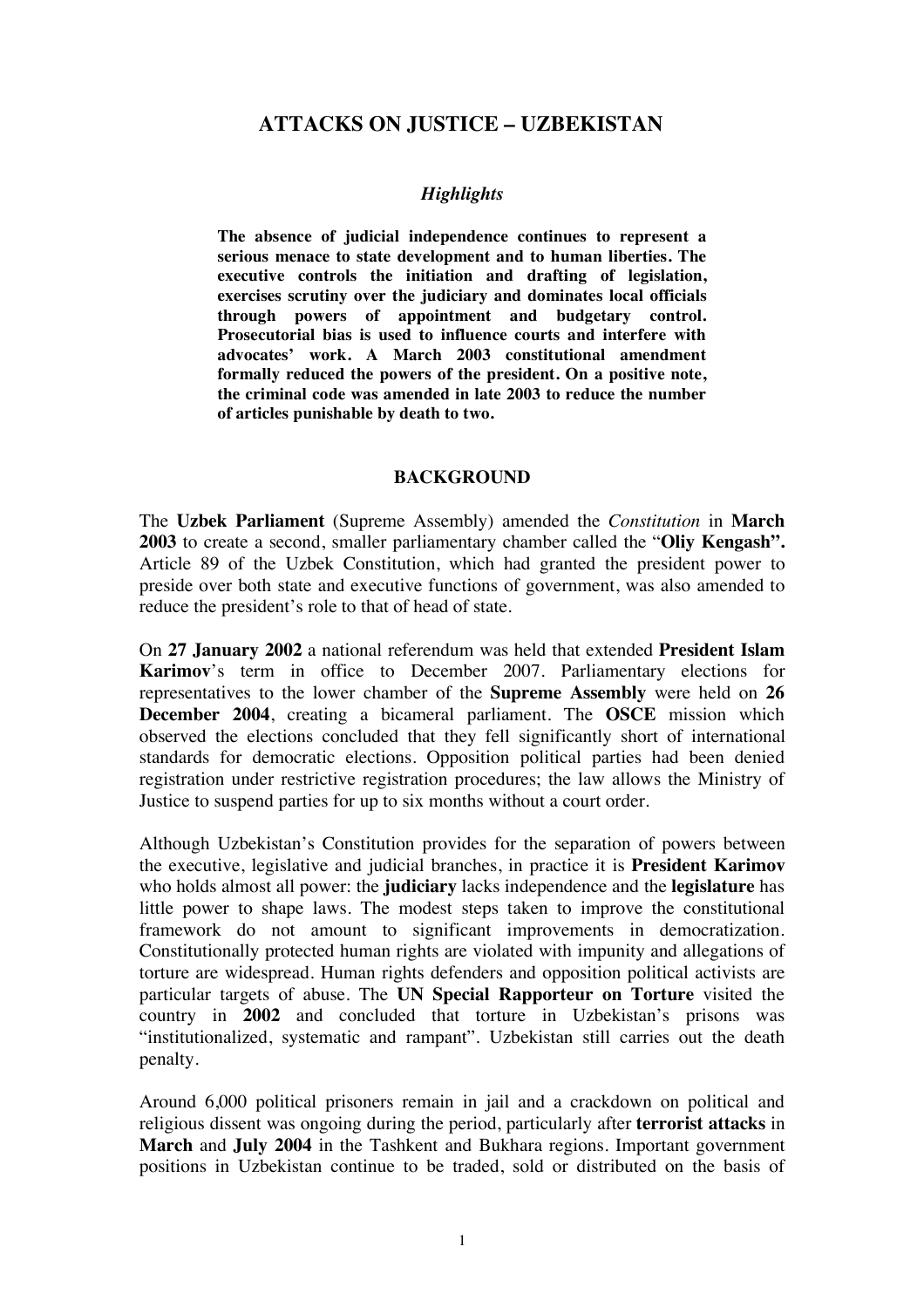family, clan or regional cliques. While censorship was formally abolished by a **May 2002 government decree**, the danger of retaliation from local officials creates an atmosphere of self-censorship as damaging to an independent media as official censorship itself.

### **JUDICIARY**

#### **Judicial independence**

Judicial independence is proclaimed in the Constitution and in Uzbekistan's *Law on Courts No. 162-II* of **14 December 2000**, but in practice judges are fully dependent on the executive. Security of tenure is non-existent, and economic pressure and prosecutorial bias are exercised to interfere with their independence and impartiality. On **23 May 2003** the **UN Special Rapporteur on the independence of judges and**  lawyers sent a letter to the government requesting a future visit to the country (E/CN.4/2004/60/Add.1, **4 March 2004**).

Uzbek courts are extensions of both the **procurator's** (prosecutor's) offices and local executive authorities. Neither *habeas corpus* nor the equality of arms are guaranteed during the process and the independence of judges remains formal: the **procurator** plays a central role and strongly influences the judge, who rarely hands down independent or impartial rulings. In **June 2002**, the **UN Committee against Torture** reported a heavy reliance on confessions, unacceptable prison conditions and inadequate access to lawyers for detainees. It regarded the judiciary as insufficiently independent, and declared that the procuracy functioned in ways that gave rise to serious doubts about its objectivity. Most judges lack proper professional qualifications: positions are usually bought by bribery. As a rule "professional qualifications" are overruled by "suitability" in the eyes of local executive authorities.

### **Security of tenure**

In **2001**, the **UN Committee on Human Rights** was "gravely concerned about judges' lack of independence contrary to the requirements of article 14, paragraph 1 of the *International Covenant on Civil and Political Rights* (ICCPR). The appointment of judges for a term of five years only, in particular combined with the possibility, provided by law, of taking disciplinary matters against judges because of 'incompetent rulings', exposes them to broad political pressure and endangers their independence and and impartiality" (http://www.unhchr.ch/tbs/doc.nsf/(Symbol)/537007e299bf539ec1256a2a004b86cb?

Opendocument).

The system remains unchanged today: after five years judges are still subject to reappointment. Anyone who has rendered decisions contrary to the interests of the government, or whose opinions have been frequently appealed against by the procuracy, will in practice not be re-appointed. Judges who are reliant on the recommendations of their court chairs for re-appointment are less likely to reach decisions independent of those chairs. Upon retirement, the **president of Uzbekistan** automatically becomes a member of the **Constitutional Court**: only he can have life tenure. The removal and discipline of judges was reported in **2002** to lack transparency and to be largely non-objective (http://www.abanet.org/rol/publications/uzbekistan\_jri\_2002\_english.pdf).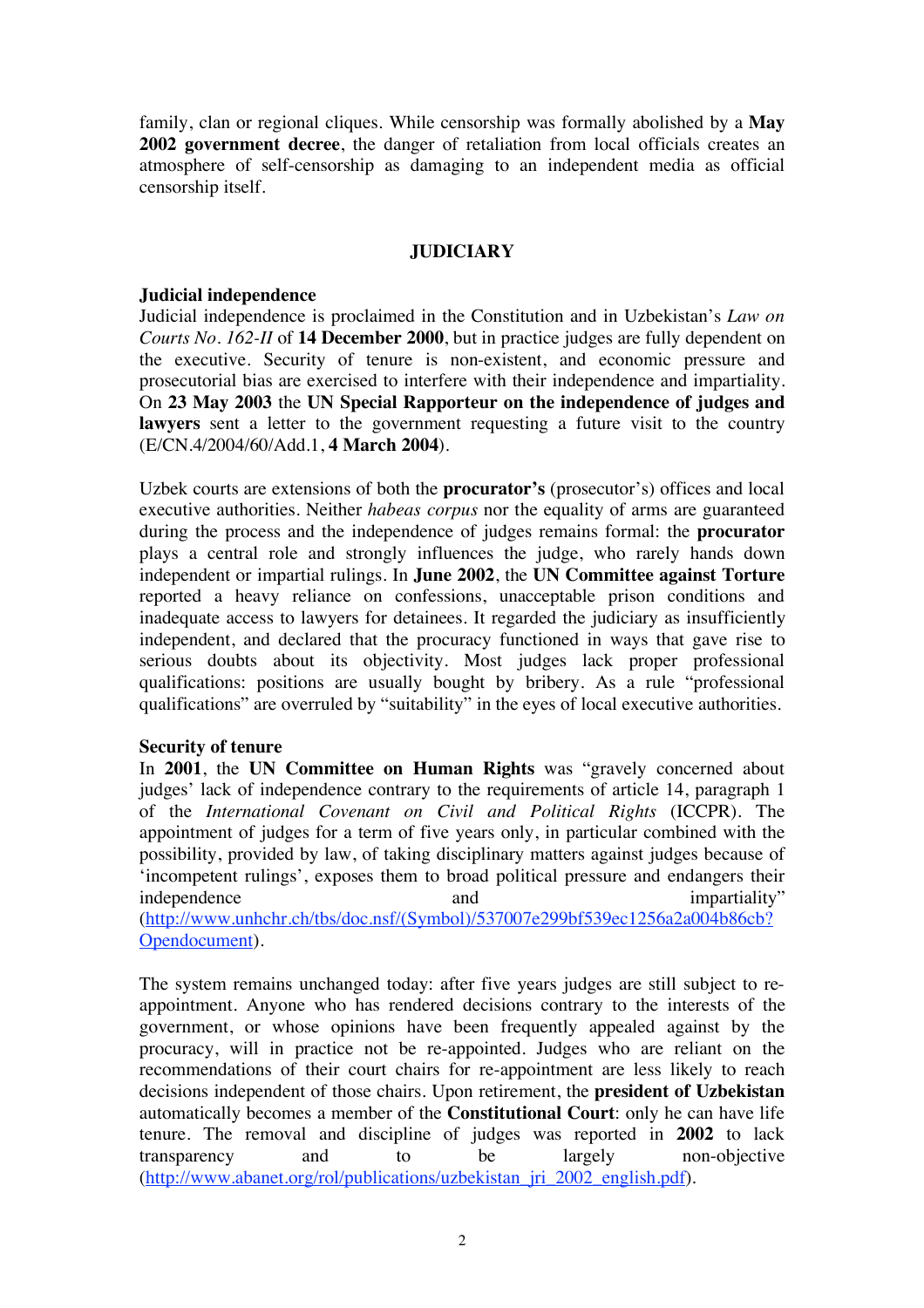Judges in Uzbekistan are underpaid: a lower court judge may be paid between \$20 and \$30 per month, and higher court judges a bit more, but all of them are less well paid than procurators or the police. Judges of the Constitutional Court are in a better position. Low judicial salaries certainly contribute to the reported problem of judicial corruption. Salaries are unlikely to attract qualified lawyers to the judiciary.

#### **Internal independence**

According to articles 38 and 58 of the **2000** *Law on Courts*, cases are assigned by the president of each court. This practice is often used as a way of rewarding a "loyal" judge with a case where a good bribe may be available. The system leads to widespread corruption. Every six months, a court chair prepares a report for the court above him/her concerning the functioning of judges in his/her court. It is argued that objective criteria are used, such as how quickly the judges work and how often their decisions are reversed on appeal, but the process is neither objective nor transparent.

### **Interference by the executive**

Judges in Uzbekistan are controlled and manipulated by the executive branch. The law itself mandates the participation of the executive branch at the highest levels of judicial decision-making: the **2000** *Law on Courts* provides for the prosecutor general to participate in the plenary sessions of the Supreme Court. Representatives of the President's office dealing with legal and judicial matters attend the plenary meetings of the Constitutional Court, the Supreme Court and the Higher Economic Court to observe the development of instructions to lower courts.

Courts typically follow the lead of the **procuracy** in criminal matters, and not guilty verdicts remain extraordinarily rare. As in the Soviet era, courts do not feel strong enough to counter the will of the state, as embodied in the procuracy. Judges fear they will not be re-appointed to their posts if they acquit. If a court feels that the procuracy has not established the guilt of a defendant, the most likely outcome is that the case is remitted for further investigation. Judges do not act as impartial arbiters in disputes between the state and citizen, but rather enforce the state's will. Often the procurator does not appear in a trial before sentencing, which means that the judge is left to prosecute (and then to decide) a case. At the very least, this runs counter to any separation of powers, and raises serious concerns regarding judicial independence.

### **Judicial associations**

The **Association of Judges of Uzbekistan** reconvened in **September 2002** and formally elected a Ministry of Justice official as chairman, giving rise to concerns regarding the independence of the organization. Although the temporary incumbent was elected by a majority of the association membership in attendance, the proceedings and election were reportedly manipulated to his advantage and were not transparent (http://www.abanet.org/rol/publications/uzbekistan\_jri\_2002\_english.pdf).

### **Constitutional Court**

According to Article 19 of the *Law of the Republic of Uzbekistan on the Constitutional Court, No. 103-I* (**30 August 1995**), this body considers "the constitutionality of acts by the legislative and executive powers". Individuals cannot present cases for consideration to the court, which does not have jurisdiction over questions concerning the constitutionality of regulations issued by state agencies,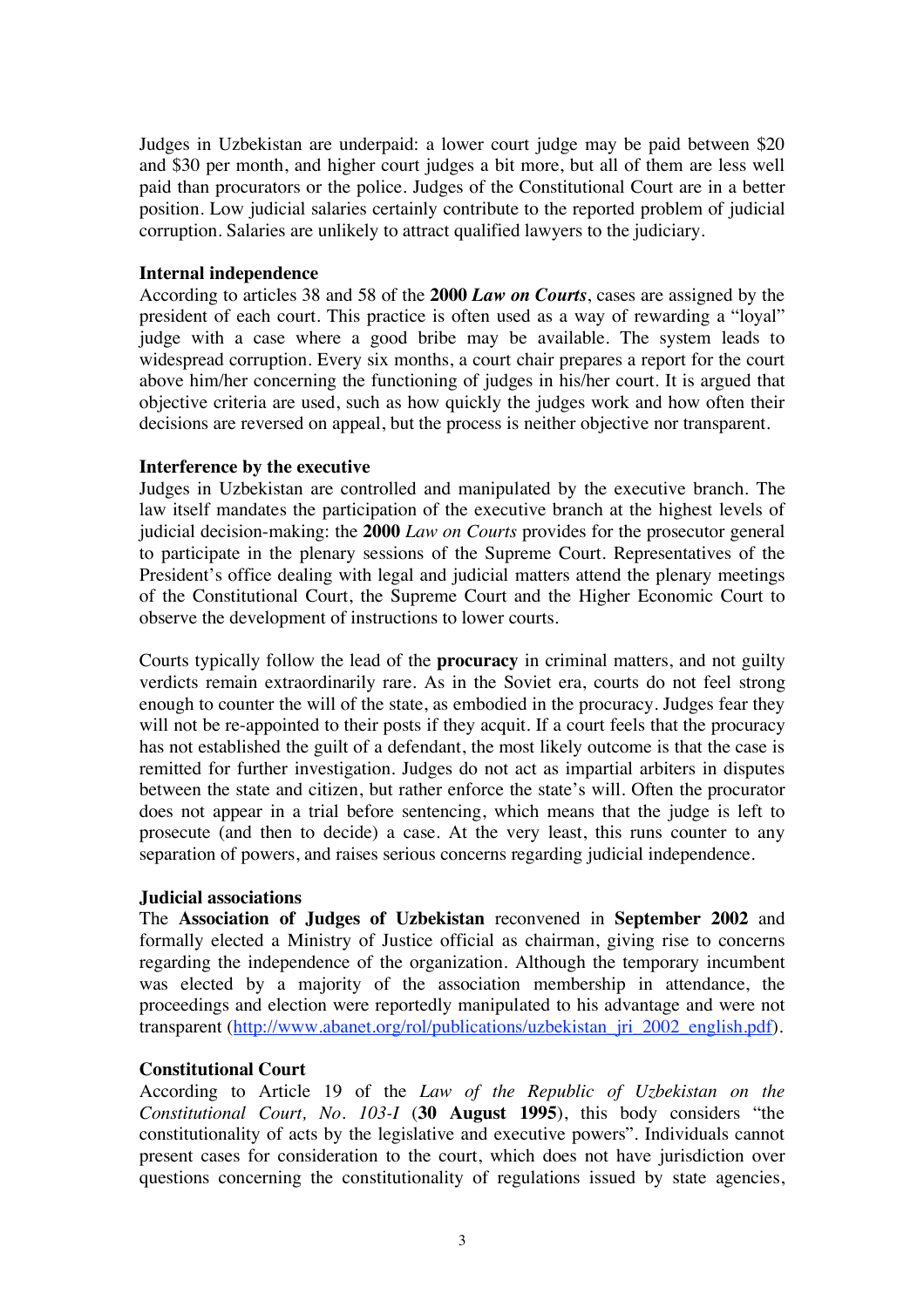including the procuracy. The Constitutional Court has not been an active institution, rendering only ten to fifteen decisions a year, and is reportedly considered a "dead institution" (http://www.abanet.org/rol/publications/uzbekistan\_jri\_2002\_english.pdf)

Despite the fact that article 13 of *the Law of the Republic of Uzbekistan on Procuracy, No. 257-II* of **21 August 2001**, enhanced the Constitutional Court's jurisdiction to enable it to review decisions and instructions by the prosecutor general to ensure they comply with the Constitution, no cases have yet been presented to the court. Citizens have applied for decisions by regional and district-level prosecutors to be reviewed, but the Constitutional Court has so far declined.

### **Attacks on judges**

The judge of the Ferghana Regional Criminal Court, **Abdujalil Alikulov,** was caught in the crossfire of executive pressure, when on **10 April 2003** he acquitted five defendants accused of premeditated murder. During the trial it became known that the criminal case had involved serious legal violations: investigators obtained "confessions" through psychological and physical pressure and used torture, while the actual alleged organizers and executors of the murder remained free and jeopardized the investigation. Immediately after the verdict, the first deputy prosecutor of the Ferghana region, **M. Kurbanov**, filed a protest. The chairman of the Ferghana regional court judge, **B. Islamov**, took the case away from Judge Alikulov and forwarded it to the Ferghana regional criminal court's commission of appeal.

#### **LEGAL PROFESSION**

Uzbekistan fails to meet the standards of the *UN Basic Principles on the Role of Lawyers*. Control over licensing, interference with association activities and the unequal treatment of lawyers and procurators (prosecutors) are the main occurrences.

Both in practice and under the law, the *advocatura* is discriminated against and procurators are favoured. According to Article 48 of the *Code of Criminal Procedure*, a lawyer's right to consult in private with his/her client begins only after the first interrogation by investigators. This right is often not explained or is forcibly waived; lawyers' access to their clients is often blocked by police investigators or prosecutors. Lawyers have virtually no rights before investigating authorities, the procuracy and judges. In most cases they are prevented from acting independently while defending their clients, in so far as their role is often reduced to signing documents relating to fabricated charges and to filing appeals to higher judicial bodies.

A practice known as **"pocket lawyers"** – attorneys who are paid by, act in the interests of and are in the "pocket" of investigators – is prevalent. The **1995** *Code of Criminal Procedure* enables police investigators to deny a detainee access to his chosen lawyer and instead to provide him/her with a lawyer who may act in the interest of the police investigator, rather than in the best interests of his/her client. Article 53 provides that a lawyer must receive a written confirmation from the inquiry body before being granted access to a client. This practice often slows down lawyers' access to their clients and provides a pretext for investigators to claim that a chosen lawyer is unavailable. Lawyers may be present during interrogation but may not advise their clients, if the procurator allows the attorney to be present at all. In some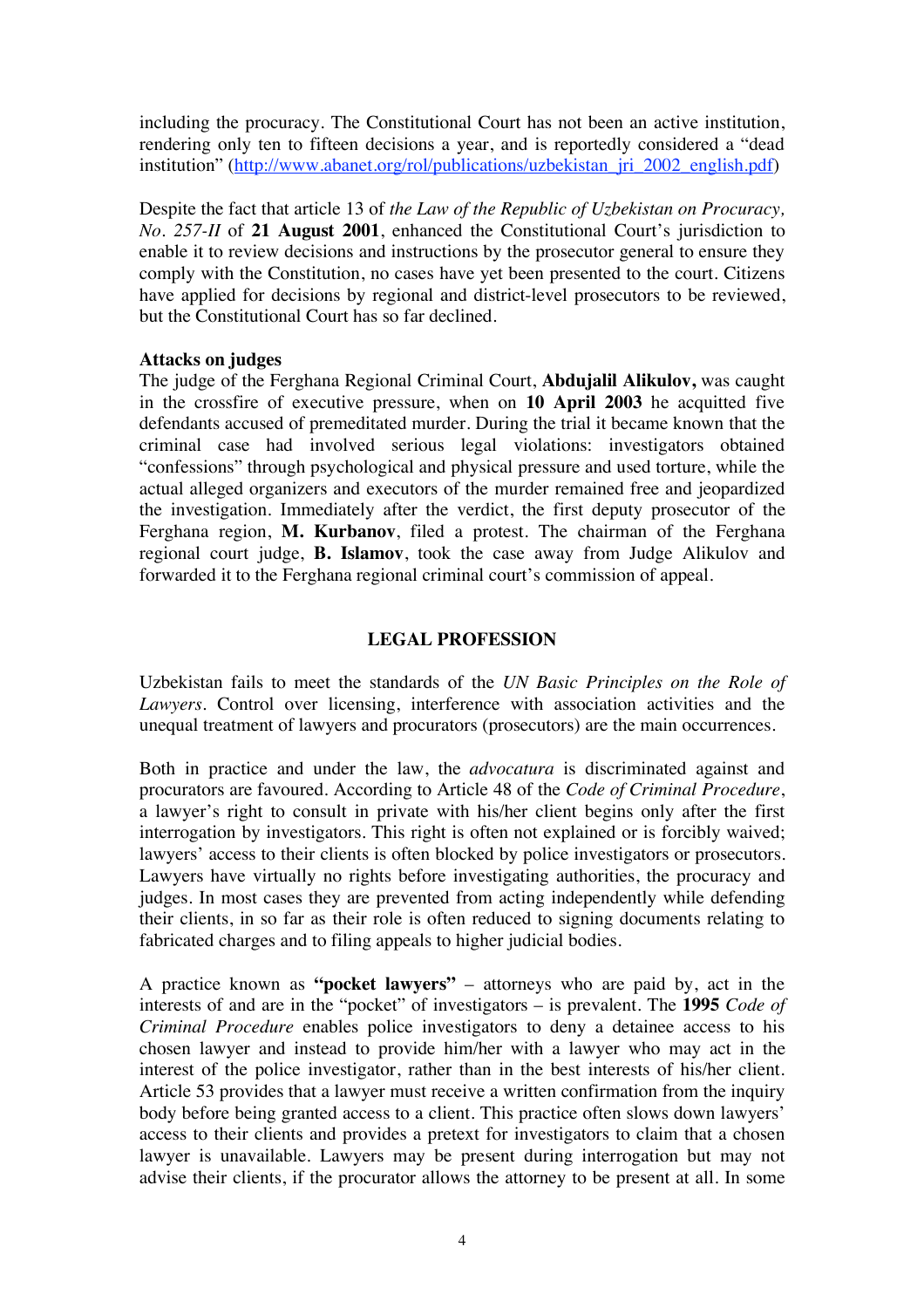instances, a lawyer may not be able to get a copy of the law whose violation his client is being charged with. The procurator may also block access to a defendant under unknown regulations not made public.

On **21 August 2003** the **Main Investigation Directorate of the Ministry of Interior** concluded a protocol approving a regulation "*on the procedure of enforcing the right to defence of arrestees/detainees, suspects and accused*" with the **Uzbekistan Association of Advocates** (Bar), to create a "duty lawyer" scheme designed to counter the officially-acknowledged problem of legal assistance to detainees being provided by so-called "pocket lawyers". The scheme, in operation over a year, was scheduled to be reviewed by the Ministry of the Interior in conjunction with the Uzbekistan Association of Advocates in November and December **2004**.

While Uzbek law provides for state-funded criminal defence representation, state compensation to *advocatura* lawyers for such cases is at an astonishingly low rate. Moreover, lawyers currently pay almost 70 per cent tax on wages, at a time when indigent criminal defence cases still comprise more that half of their caseload. Since a tax increase in **December 2003**, many lawyers have left the profession because they cannot afford the costs of practising law.

### **Harassment of lawyers**

The *Law on the Legal Profession* (*Advocatura*) of **27 December 1996** establishes the **Ministry of Justice** as the licensing body vested with the authority to grant, suspend or revoke lawyer's licences and to grant or deny registration of lawyer's bureaus, collegiums and firms. In practice, the Ministry of Justice is known to use its licensing power as a tool for harassment.

In **February 2003**, lawyer **Fuat Ruziev** wrote an article criticizing the tax authorities for abuse of power. Shortly thereafter, the **Ministry of Justice** began pressurizing the **Lawyers' Qualification Commission** to revoke his lawyer's licence. In general, licence revocations are regularly threatened as a way of keeping lawyers in line. While licences are not frequently revoked, the mere investigation and recommendation for licence revocation constitutes harassment and can damage a lawyer's reputation.

**Sanjar Yakubov**, Chairman of the Tashkent City **Collegium of Lawyers**, and **Gulnora Ishankhanova**, Chairperson of the Tashkent City branch of the **Association of Lawyers of Uzbekistan** (AAU), were threatened with licence revocation by **Bahram Salamov**, Chair of the Association of Lawyers of Uzbekistan, after they were accused in **December 2002** of "separatism activities" for failing to attend the Tashkent delegates meeting of a lawyers' congress. Reportedly they were denied access to this congress.

Surkhandarya lawyer **Jalol Rajabovich Halilov** was identified with his client's cause regarding allegations of torture, and Surkhandarya law enforcement officers threatened to plant drugs on him. His licence, already revoked on spurious grounds and later reinstated, is again under threat.

## **ACCESS TO JUSTICE**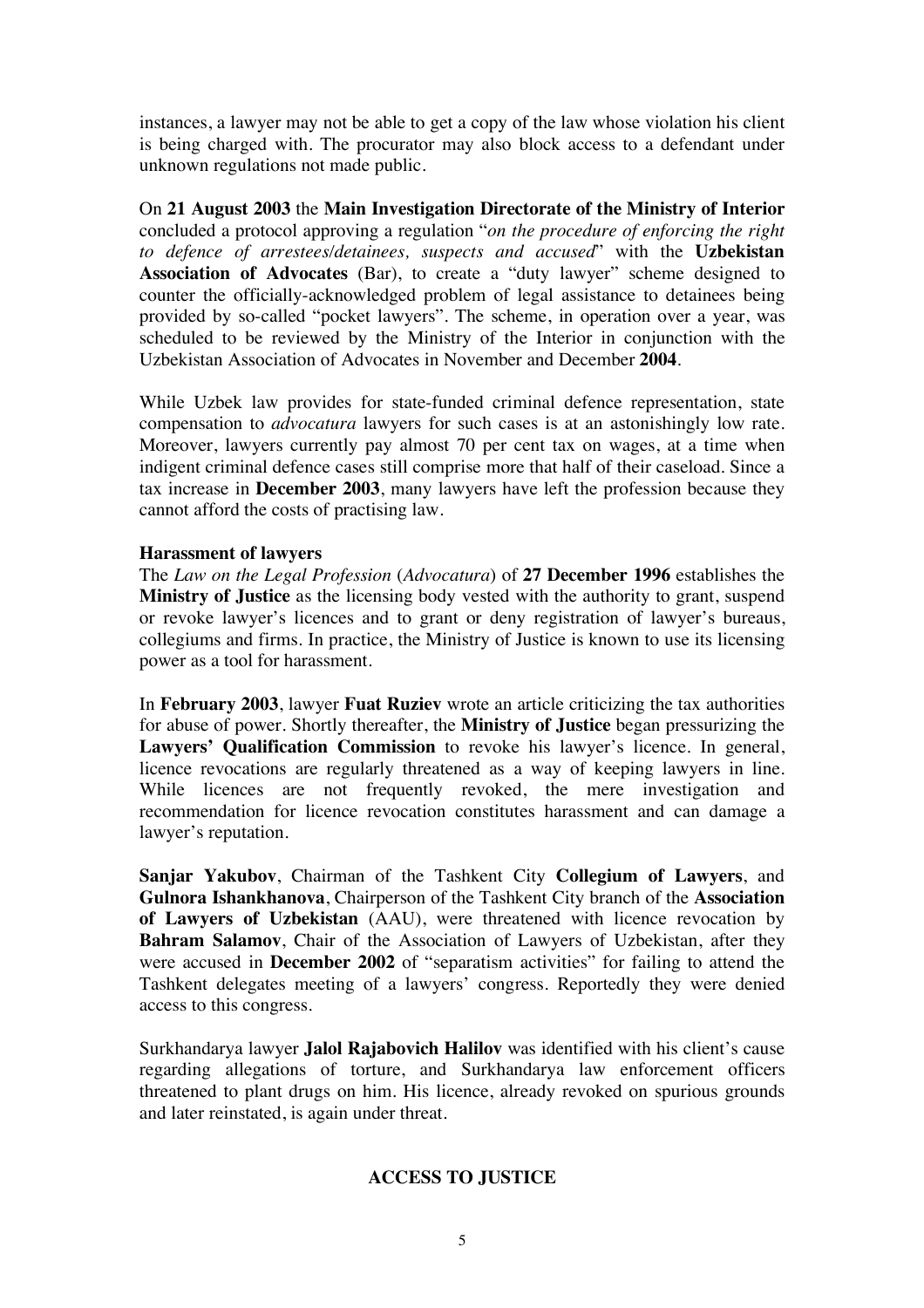In practice, authorities frequently ignore legal protections against pre-trial detention, and there is no judicial supervision of detention such as is provided by *habeas corpus*. Once charges are brought, suspects may be held in pre-trial detention for up to a year. Persons under arrest have no access to a court to challenge the length or validity of their pre-trial detention. Police may hold a suspect without a warrant or just cause for up to three days, after which he/she must then be either released or charged. If a person is declared a suspect, he may be held for an additional three days before being charged. A procurator's order is required for arrests, but not detentions. Although the law provides that detainees and defendants have the right to an advocate this is rarely put into practice.

### **Torture and the death penalty**

According to the **UN Special Rapporteur on Torture**, who conducted a mission to Uzbekistan in late **2002**, torture has been systematic and many confessions obtained through torture and other illegal means have been used as evidence in trials, including those leading to the death penalty and other severe punishments (http://www.unhchr.ch/Huridocda/Huridoca.nsf/0/29d0f1eaf87cf3eac1256ce9005a017 0/\$FILE/G0310766.pdf)

People are sentenced to death after unfair trials, and courts fail to investigate allegations of torture as judges routinely admit as evidence confessions extracted under torture. Prisoners continue to be executed in secret. At least four death-row prisoners were executed in **2003** while their cases were under consideration before the **UN Human Rights Committee**. In all these cases, complaints had been submitted to the committee alleging serious human rights violations, including torture to force "confessions".

In **August 2003**, the **Uzbek Parliament** amended the *criminal code* to introduce a definition of torture (Article 235) as well as punishment for those who violate the said article. The **Ministry of Internal Affairs** and the **Ministry of Justice** also established internal human rights monitoring mechanisms to incorporate ethics issues into their internal decision-making.

In **December 2003 Parliament** passed a law reducing the number of articles in the Criminal Code specifying offences punishable by death from four to two. The two dropped articles –"genocide" and "initiating or waging an aggressive war" – had not been in use. The *Uzbek criminal code* has been revised on numerous occasions, usually with regard to its provisions on the death penalty. Although the code initially included 13 articles providing for capital punishment, five of these were removed in **1998**, and the remaining eight were further reduced to four in October **2001**. The death penalty now may apply only to crimes of 'premeditated aggravated murder' (Art. 97 part 2) and "terrorism" (Art. 155 part 3). The government also announced a reduction in prison terms and an increase in the number of offences punishable by fines rather than by prison sentences.

Following the visit of the **UN Special Rapporteur on Torture** in late **2002**, the government requested the **National Human Rights Centre** to draft a **National Action Plan to Combat Torture**. **UNDP** provided technical and financial support to the centre, with the involvement of concerned diplomatic missions, local and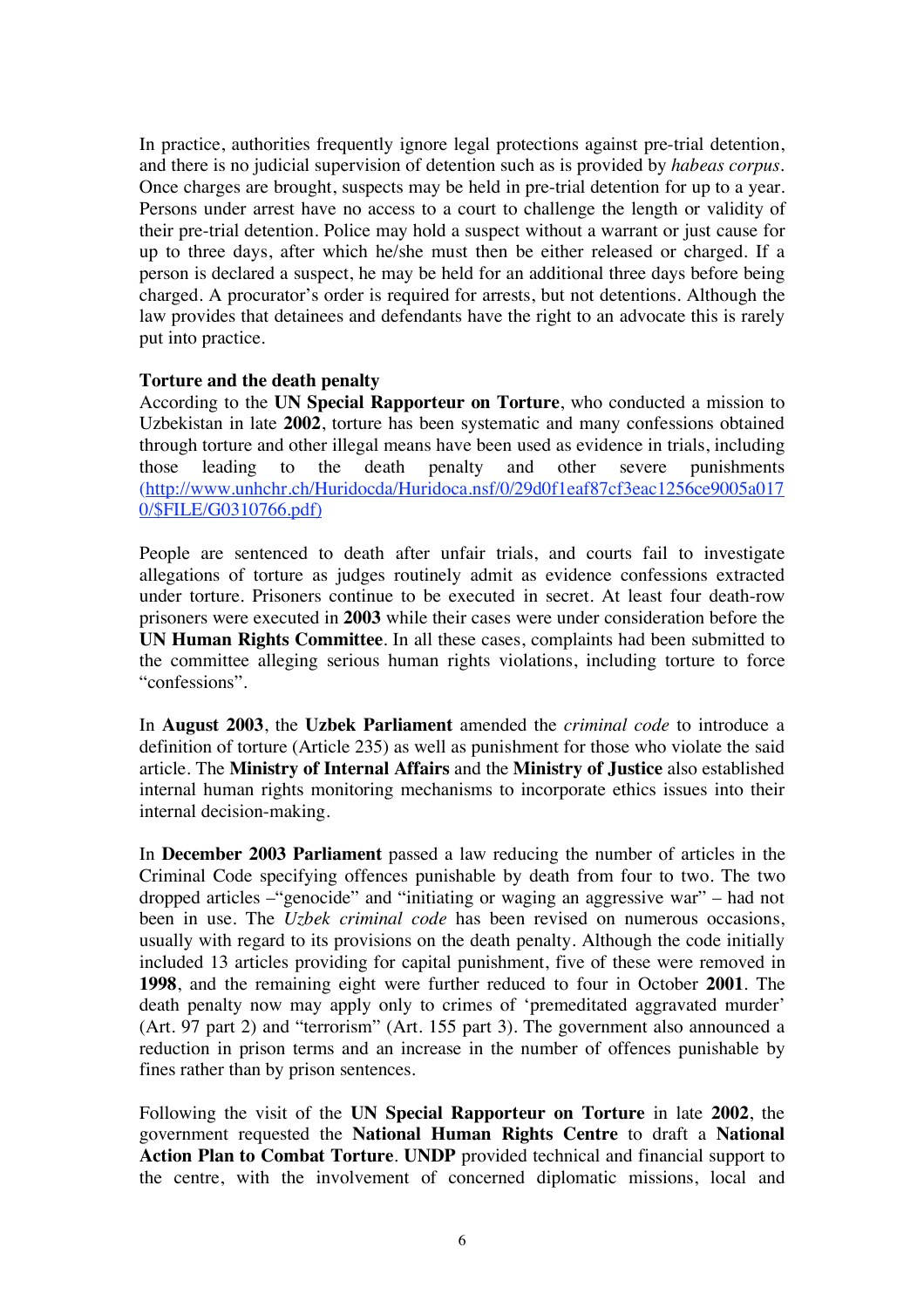international NGOs. The plan was approved by the **Prime Minister** of Uzbekistan in **March 2004**. The government has also formed an **Inter-departmental Working Group**, chaired by the Ministry of Justice, that is to, among other things, monitor and to coordinate the implementation of the action plan.

### **Other criminal code amendments**

In **October 2002**, Uzbekistan abolished the state monopoly on Internet access. Although a new system of Internet regulation is developing swiftly, the new law no longer requires users to access through the centralized state provider.

In **February 2004**, the **Cabinet of Ministers** issued a decree (*No. 056)* requiring "state statistics reporting" on international technical assistance to NGOs and the "monitoring of purposeful use of funding". It also ordered the transfer of all NGO funds received from international donors to the National Bank of Uzbekistan and the Asaka Bank. A further implication of this decree is that NGOs cannot receive funding from donors that are not registered or accredited in Uzbekistan. A **25 May 2004** Presidential Decree (*No. 3434*) requires women's NGOs to apply for re-registration with the government's Women's Committee, which operates in a legally ambiguous position, issuing licences to NGOs that do not endorse the government's policies. Lastly, a **11 June 2004** Regulation (*No. 275*) makes it compulsory for NGOs to obtain official approval for their publications.

Pursuant to the President's instructions, Uzbekistan has embarked on a process of liberalizing criminal penalties. It has removed prison sentences for some less serious violations, limited the grounds for capital punishment and prohibited the confiscation of property from those convicted of crimes. Deprivation of liberty is no longer widely used as a punishment for economic crimes, and thousands of individuals previously convicted of minor offences were released from prison under a presidential pardon.

In **December 2003**, in observance of the 11th anniversary of the Uzbek Constitution, an **amnesty** was announced that was said to have released some 3,300 prisoners from imprisonment. Most female convicts, invalids, persons suffering from serious diseases, men over 55, foreign nationals and persons who were minors at the time of their sentence were eligible for release, with the exception of those convicted of murder, terrorism, drug trafficking or crimes against the Constitution.

## **LEGAL REFORMS DURING THE PERIOD**

| <b>May 2002:</b>   | Censorship formally abolished by government<br>decree.                                                                         |
|--------------------|--------------------------------------------------------------------------------------------------------------------------------|
| October 2002:      | State monopoly on Internet access abolished.                                                                                   |
| <b>March 2003:</b> | Constitution amended to create a second, smaller<br>parliamentary chamber ("Oliy Kengash")                                     |
| 21 August 2003:    | Ministry of Interior concluded a Protocol with the<br>Uzbekistan Association of Advocates to create a<br>"duty lawyer" scheme. |